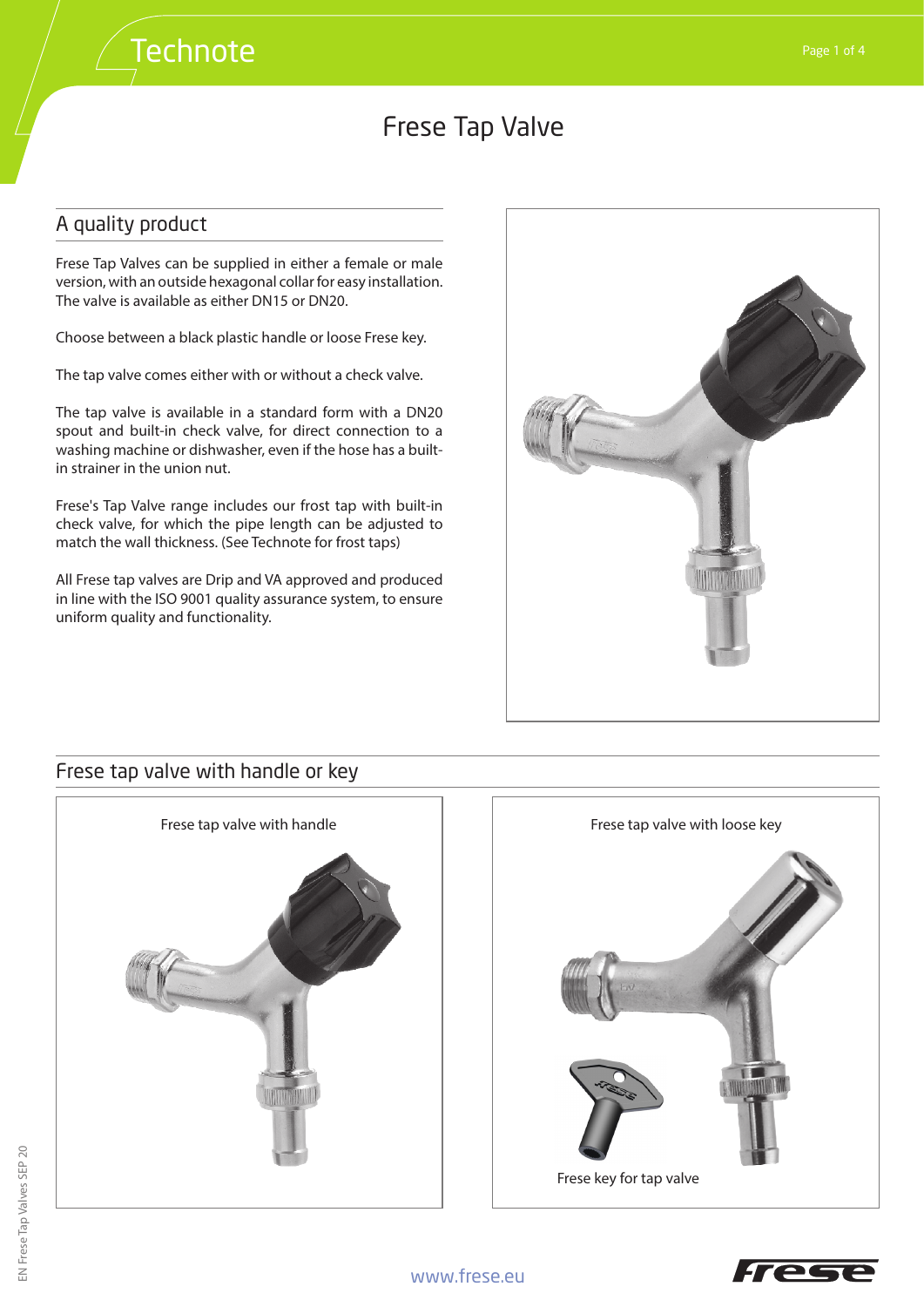

## Tap valve with check valve for washing machine/dishwasher

| Frese no. | <b>Dimension</b> | <b>Valve Surface</b> | <b>Handle</b> |
|-----------|------------------|----------------------|---------------|
| 29-1004   | DN15/20 N/N      | Chrome plated        | Black         |



# Male tap valve with check valve and threaded hose coupling

| Frese no. | <b>Dimension</b> | <b>Valve Surface</b> | Handle        |
|-----------|------------------|----------------------|---------------|
| 29-1235   | <b>DN15</b>      | Chrome plated        | <b>Black</b>  |
| 29-1335   | <b>DN15</b>      | Bright chrome plated | Chrome plated |
| 29-1245   | DN <sub>20</sub> | Chrome plated        | <b>Black</b>  |



#### Male tap valve with threaded hose coupling and no check valve

| Frese no. | <b>Dimension</b> | Valve Surface | Handle       |
|-----------|------------------|---------------|--------------|
| 29-1241   | DN20             | Chrome plated | <b>Black</b> |





#### Female tap valve with check valve and threaded hose coupling

| Frese no. | <b>Dimension</b> | <b>Valve Surface</b> | <b>Handle</b> |
|-----------|------------------|----------------------|---------------|
| 29-1237   | <b>DN15</b>      | Chrome plated        | <b>Black</b>  |
| 29-1337   | <b>DN15</b>      | Bright chrome plated | Chrome plated |

#### Male tap valve for key

## with check valve and threaded hose coupling

| Frese no. | <b>Dimension</b> | <b>Valve Surface</b> | Handle        |
|-----------|------------------|----------------------|---------------|
| 29-1535   | <b>DN15</b>      | Chrome plated        | Chrome plated |

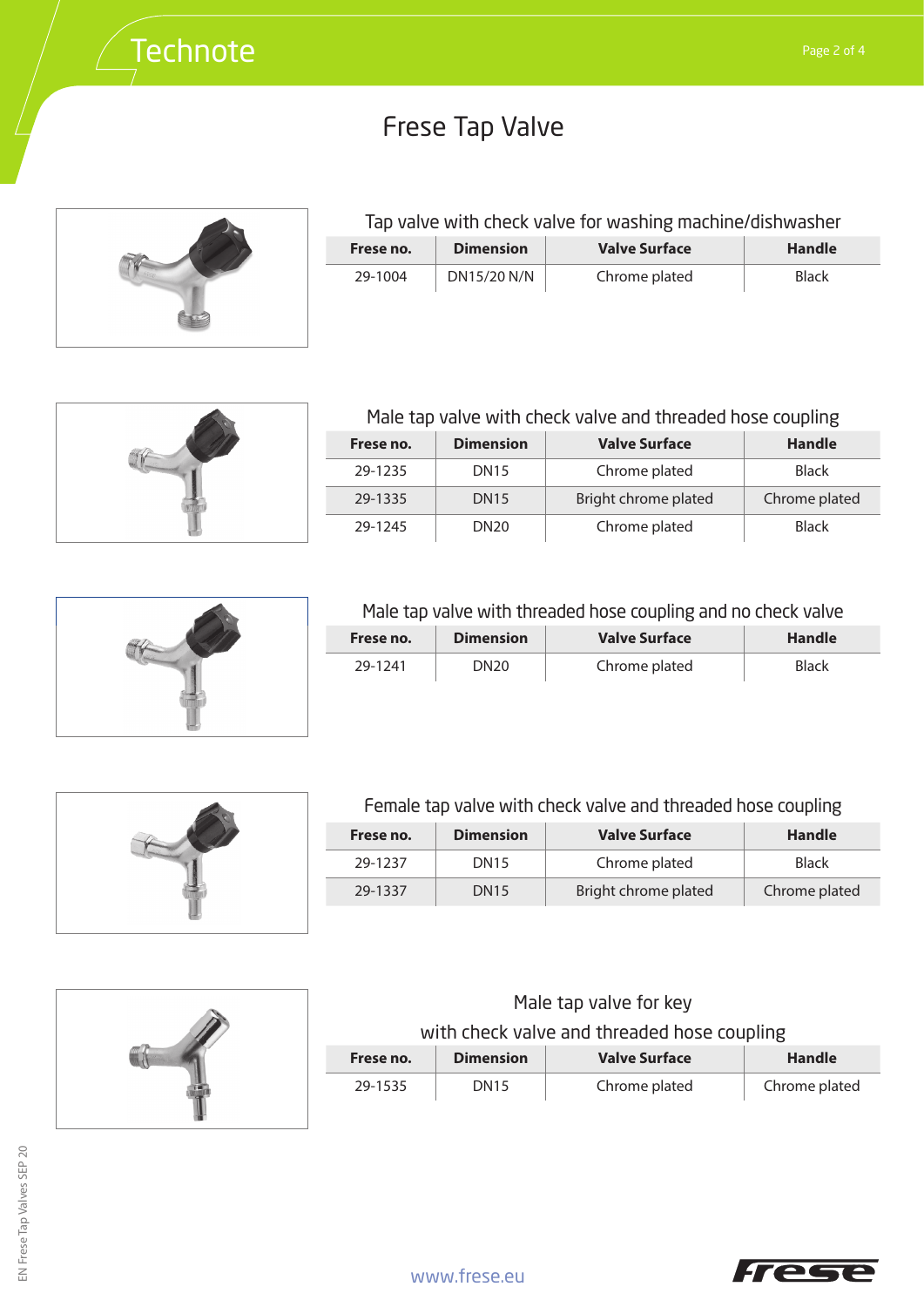

|           | Handle for tap valve and frost tap |
|-----------|------------------------------------|
| Frese no. | <b>Product</b>                     |

| 46-9009 | Handle (ABS), black |
|---------|---------------------|



| Key for tap valve and frost tap |                |  |
|---------------------------------|----------------|--|
| Frese no.                       | <b>Product</b> |  |
| 07-2623                         | Kev            |  |



 $\overline{\phantom{a}}$ 

|           | Hose coupling      |
|-----------|--------------------|
| Frese no. | <b>Product</b>     |
| 46-9001   | Hose coupling DN15 |
| 46-9002   | Hose coupling DN20 |



## Top piece without check valve

| Frese no. | Product        |
|-----------|----------------|
| 45-5131   | Top piece DN15 |